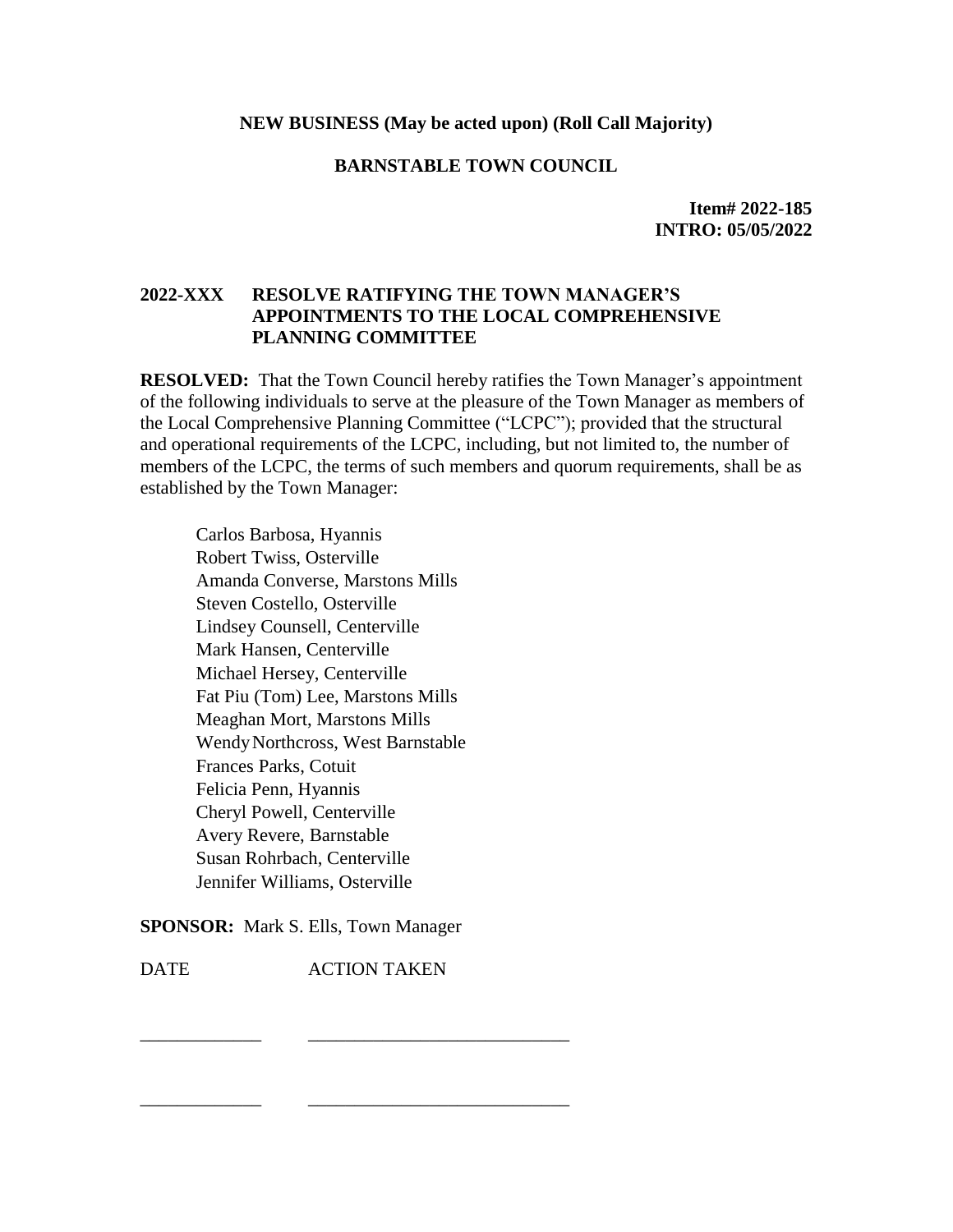### **NEW BUSINESS (May be acted upon) (Roll Call Majority)**

### **BARNSTABLE TOWN COUNCIL**

**Item# 2022-185A INTRO: 05/05/2022**

## **2022-185A RESOLVE RATIFYING THE TOWN MANAGER'S APPOINTMENT TO THE LOCAL COMPREHENSIVE PLANNING COMMITTEE**

**RESOLVED:** That the Town Council hereby ratifies the Town Manager's appointment of the following individual to serve at the pleasure of the Town Manager as a member of the Local Comprehensive Planning Committee ("LCPC"); provided that the structural and operational requirements of the LCPC, including, but not limited to, the number of members of the LCPC, the terms of such members and quorum requirements, shall be as established by the Town Manager: Heather Hunt, Osterville

**SPONSOR:** Mark S. Ells, Town Manager

DATE ACTION TAKEN

\_\_\_\_\_\_\_\_\_\_\_\_\_ \_\_\_\_\_\_\_\_\_\_\_\_\_\_\_\_\_\_\_\_\_\_\_\_\_\_\_\_

\_\_\_\_\_\_\_\_\_\_\_\_\_ \_\_\_\_\_\_\_\_\_\_\_\_\_\_\_\_\_\_\_\_\_\_\_\_\_\_\_\_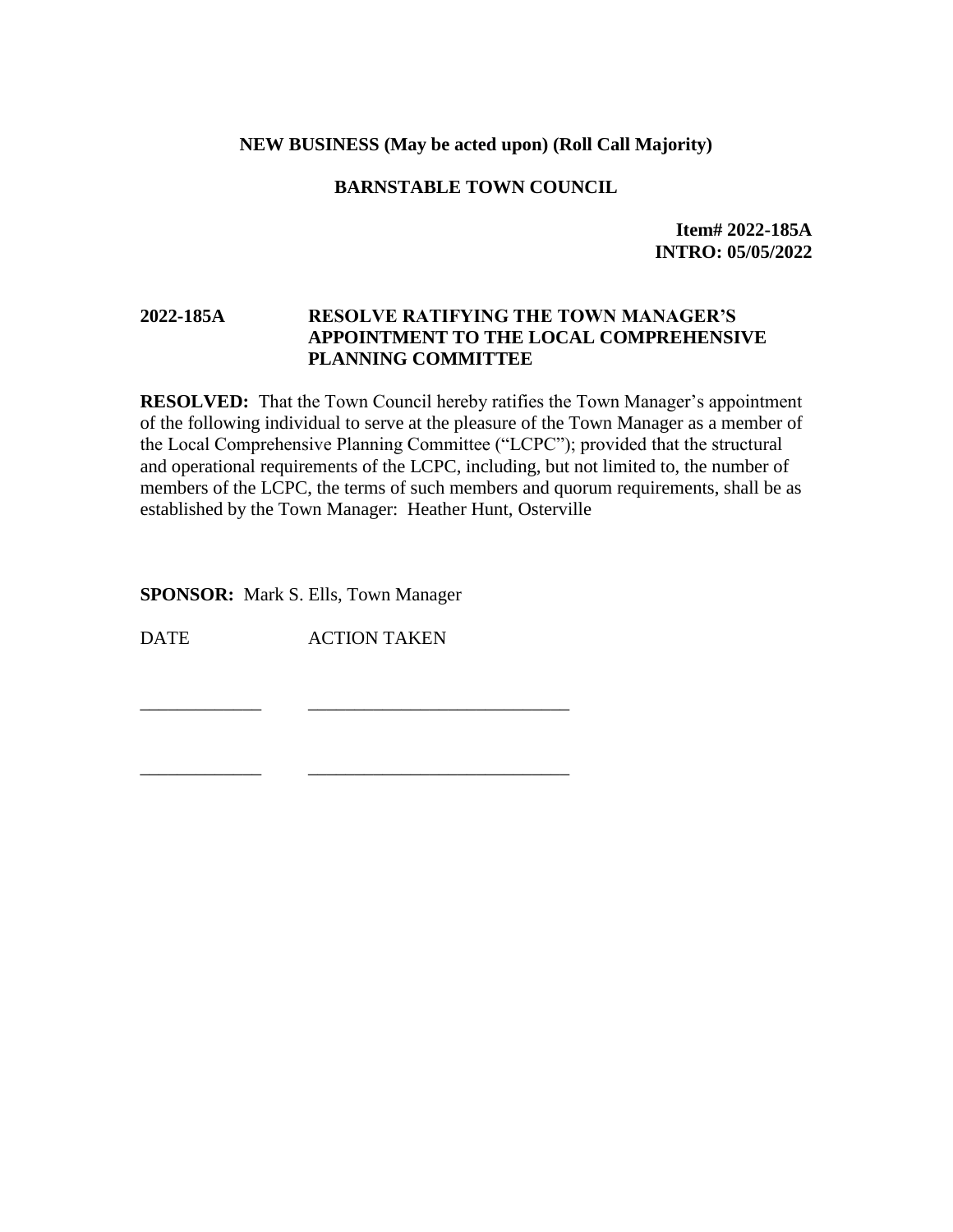# **BARNSTABLE TOWN COUNCIL**

# **ITEM# 2022-185 INTRO: 05/05/2022**

| TO:          | Town Council                                                                         |
|--------------|--------------------------------------------------------------------------------------|
| <b>FROM:</b> | Mark S. Ells, Town Manager                                                           |
| DATE:        | May 3, 2022                                                                          |
|              | <b>SUBJECT:</b> To Ratify Appointments to the Local Comprehensive Planning Committee |

# **BACKGROUND:**

The purpose of the Local Comprehensive Planning Committee (LCPC) is to better facilitate and communicate the Local Comprehensive Planning process, and to engage the greater community in the planning effort. The Local Comprehensive Planning Committee shall steer a process intended to unify Barnstable's villages around a publiclydeveloped, consensus-based, comprehensive plan for future growth, development, and resource protection.

The Town of Barnstable has chosen to use a specially designated committee to act as the LCPC. A memorandum, dated January 18, 2022, was transmitted to the public and the Town Council detailing the committee purpose, composition, and appointments process. Due to the importance and far-reaching impacts of the work to be undertaken by the Committee, the Town Manager requests his appointments to the LCPC be ratified by the Town Council.

In the January 18, 2022 memorandum referenced above it states that "The Manager shall consider the following when selecting appointees": (1) The LCPC shall include residents from each and all of Barnstable's seven villages; (2) In addition to No. 1 above, resident member representation from specifically stated Boards/Committees/Commissions; (3) The LCPC should include a resident who represents the Town of Barnstable business community; (4) Subject matter expertise or experience, which may include professional or volunteer background, in priority issue areas, including land use, transportation, water quality, public infrastructure, housing, economic development, environmental protection, historic preservation, climate change, public health is preferable; and (5) The LCPC should include representation of the various demographic groups present in the Town of Barnstable.

In our efforts to achieve broad community outreach to obtain a diverse pool of applicants for the Local Comprehensive Planning Committee (LCPC), Planning and Development staff, in collaboration with our Communications Department, implemented several strategies including media and social media distribution, attending radio interviews and distributing LCPC applications and posters to the Hyannis Youth and Community Center, the Senior Center, and village libraries. An additional round of outreach was conducted, following that same procedure, with translated applications and posters. Applications were made easily accessible, posted on the Town's LCP webpage with the option of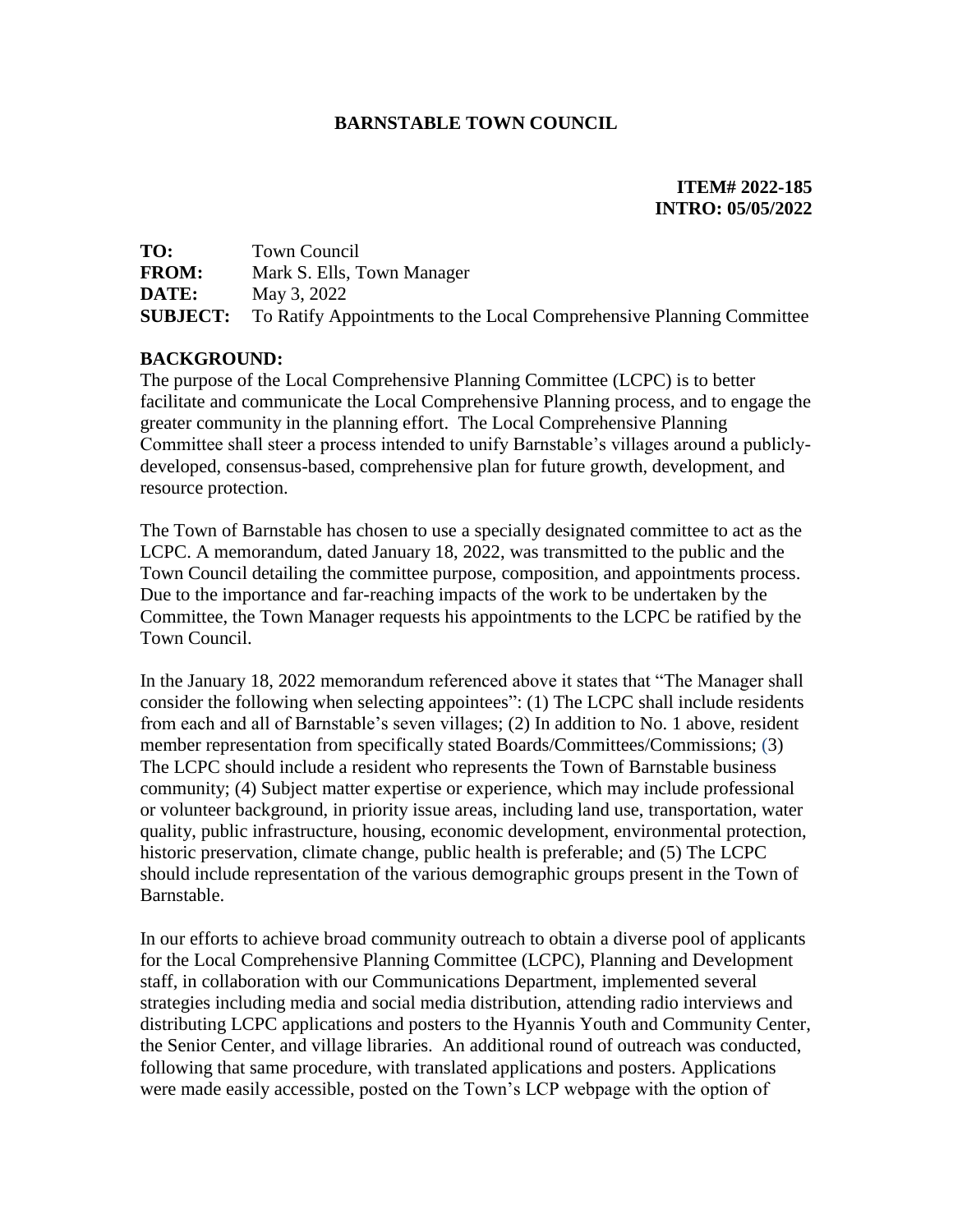hardcopy applications accessible from the Town Manager's office. Direct emails were sent to each of the Boards/Committees/Commissions as defined on the Final LCP Memorandum and the Communication's Department created an engaging video for recruiting LCPC applications which was shared on the Town's homepage, the LCP webpage, email blast and social media.

The LCPC selection process was conducted by the Town Manager Mark Ells; Jennifer Cullum, Town Councilor and Chair of the Appointments Committee; and David Bogan, Town Councilor, who reviewed each of the submitted applications and established a list of top candidates for the LCPC in accordance with the considerations defined within the [Final Local Comprehensive Plan Committee Memorandum.](https://townofbarnstable.us/Departments/planninganddevelopment/Projects/LCP/2%20LCPC%20Establish%20Appoint%20TM%20Memo%20FINAL.PDF) Interviews were conducted on Monday, April  $4<sup>th</sup>$ , during three time blocks and were approximately 15 minutes long. The interviews were conducted via Zoom; the interviews were recorded and are available for public viewing. Five standard interview questions were provided by the Town Council Appointments Committee and those questions were provided to each interviewee in advance.

After interviews were completed, the Town Manager and Councilors Cullum and Bogan discussed the candidates, and a slate of candidates was developed by the Town Manager for Town Council ratification. Please note that in the final draft review of the list of committee members it was identified that one village did not have representation. The Town Manager revisited the list of candidates so as to include representation for that village. As outlined in the January 18, 2022 memo, the committee should consist of an odd number of committee members, thus resulting in the addition of two individuals. Information on the review, recommendation, and ratification process for the LCPC will be provided on the Town's [Local Comprehensive Plan webpage,](https://www.townofbarnstable.us/Departments/planninganddevelopment/Projects/Local-Comprehensive-Plan.asp) via the LCP newsletter, and other Town communication efforts. The LCPC appointees are:

Carlos Barbosa, Hyannis Robert Twiss, Osterville Amanda Converse, Marstons Mills Steven Costello, Osterville Lindsey Counsell, Centerville Mark Hansen, Centerville Michael Hersey, Centerville Heather Hunt, Osterville Fat Piu (Tom) Lee, Marstons Mills Meaghan Mort, Marstons Mills WendyNorthcross, West Barnstable Frances Parks, Cotuit Felicia Penn, Hyannis Cheryl Powell, Centerville Avery Revere, Barnstable Susan Rohrbach, Centerville Jennifer Williams, Osterville